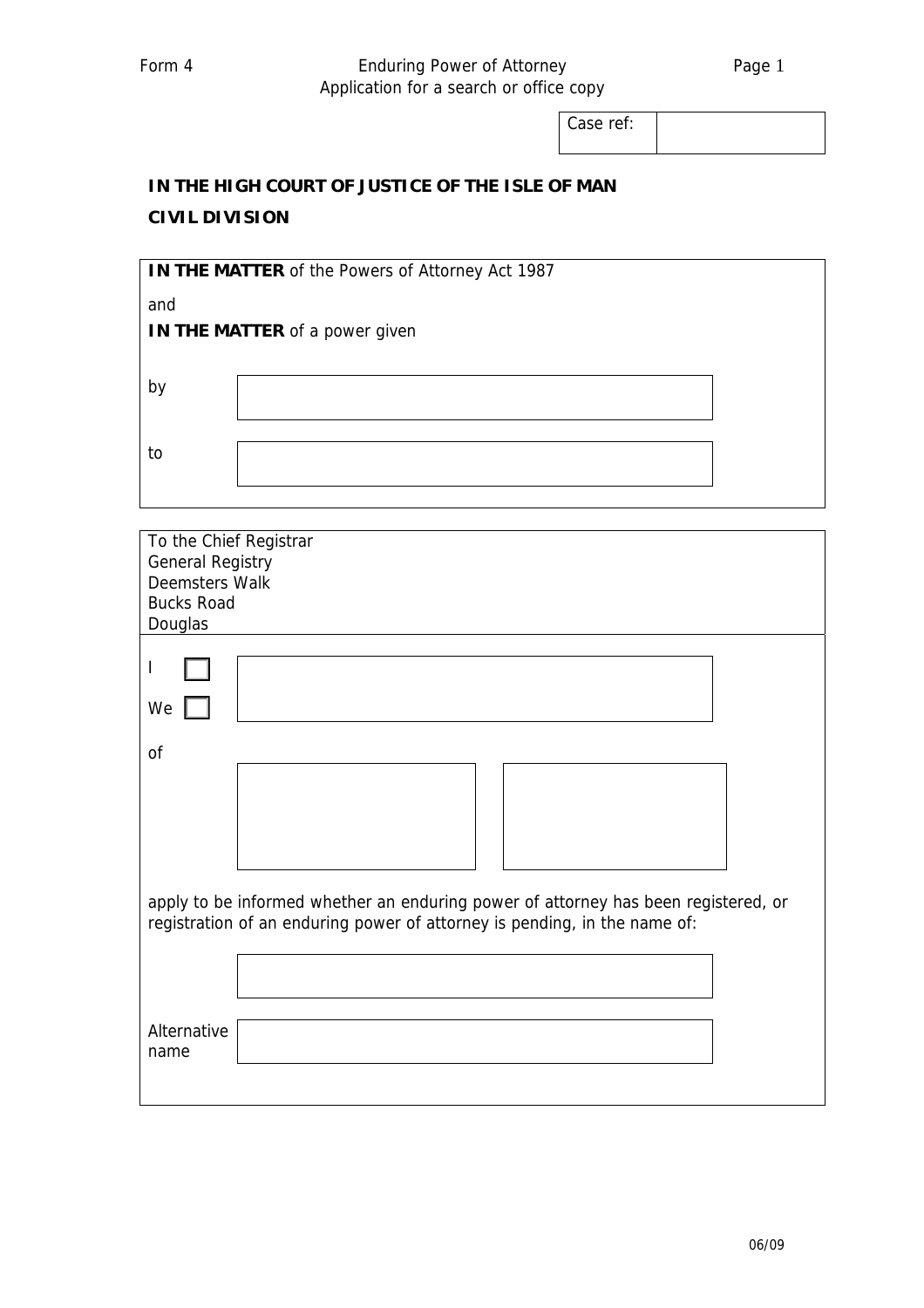| Address:<br>(if known) | address |
|------------------------|---------|
| Alternative            |         |
| address:               |         |

 $I \cap$  /We enclose the prescribed fee of £

Please supply me with an office copy of the enduring power of attorney.

Complete the following 2 sections if applicable.

 $My$  /Our reasons for requesting a copy from the General Registry are: